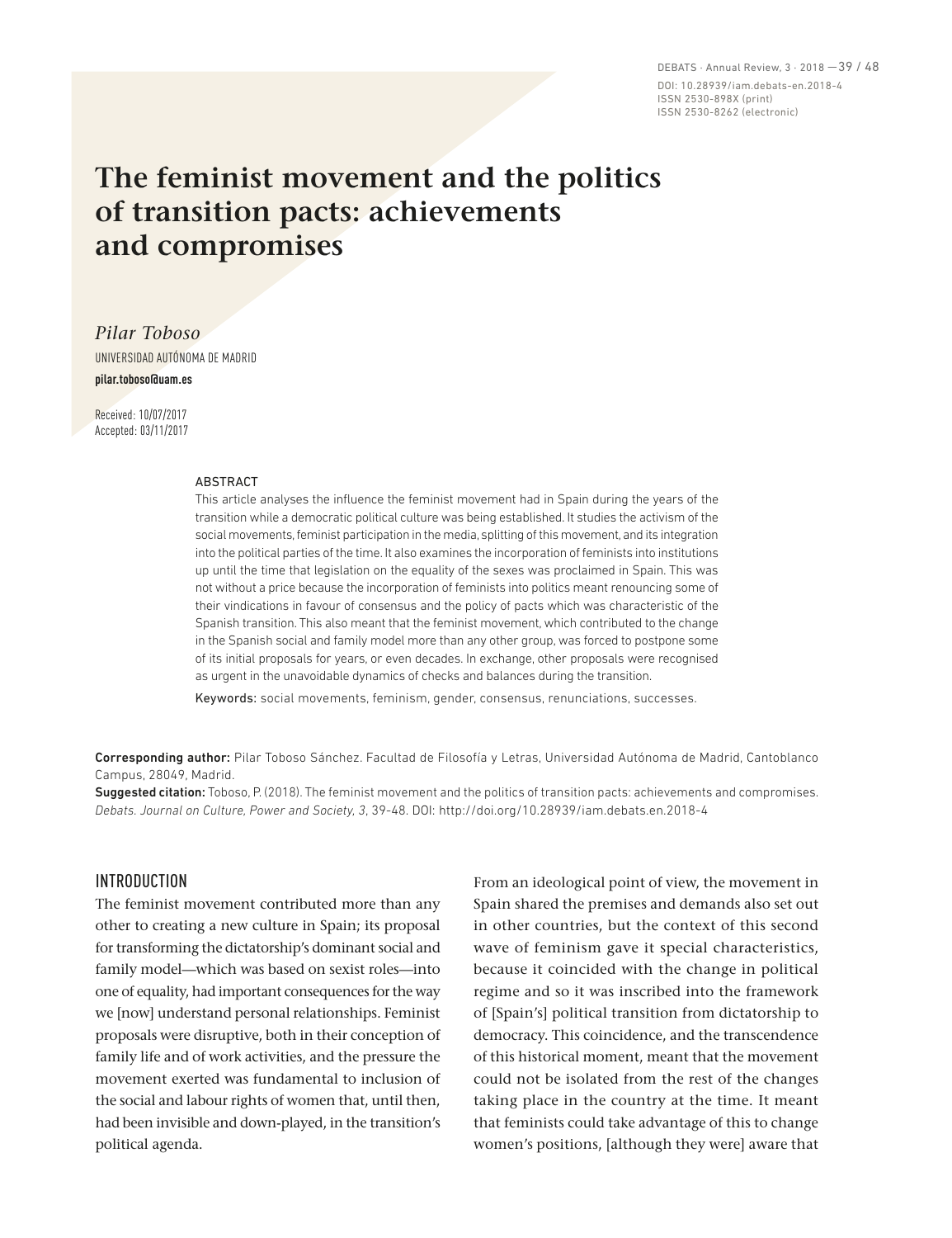making alliances with the political parties of the time—[the ones] with the potential to reach power to lead these changes—would imply relinquishing some of their initial proposals.

Feminism was a radical movement that questioned the socioeconomic structures of power and traditional values, and which burst onto the Spanish political scene in the 1970s in what was then a very polarised political, social, and cultural environment. In this context, those who advocated a total shake up and the establishment of a real democratic system (in which, until then, 50 percent of the population had been marginalised) coexisted with those who would have preferred a limited reform that did not question its social bases—especially the family model—to replace the political system. [On the one hand,] it should be noted that a section of society (which were also represented in its political parties, including those on the left), felt very comfortable with this family model. [They felt] that it was one thing to transform the political system, and quite another [to change] the dominant powers and family structure.

On the other hand, it was a movement to which historiography has paid scant attention. It is rare to see a photograph of the transition in which women appear, similarly, reference to them in the general work about the period (Soto, 1998; Gallego, 2008; Cotarelo, 1992), and in specific work on social movements (Álvarez, 1994; Ibarra and Tejerina, 1998) is also unusual, bar a few exceptions (Martínez, Gutiérrez and González, 2009; Toboso, 2015). This means that, despite the abundant bibliography that one can find about the transition, [our] knowledge of the period's history is only partial. To complete the story we must include the excluded or reinterpret the period from a gender perspective. This article aims to recover the role the feminism movement played during the years of the transition, without forgetting the individual performances of some of the women who contributed to the change and who have [until now] remained anonymous.

The first feminists appeared in Spain in the first third of the 20th century. These women, including Concepción Arenal, María de Maeztu, María Lejárraga, Clara Campoamor, and Victoria Kent, to name only the most representative of them, acted in isolation. They demanded rights for women, especially the right to education and suffrage. In the 1960s, in the context of the [Spanish] dictatorial regime's crisis and national Catholicism's distancing from society, what is known as *second-wave feminism* emerged in the form of a movement, after overcoming the lethargy it had suffered in the early years of the dictatorship. This new feminism was part of the so-called new social movements typical of post-industrial societies, which had their roots in the events in May 1968 in France, in which specific [feminist] demands were presented. They are called 'new' (Toboso, 2015) to differentiate them from the traditional workers' movement, based on the class struggle.

Thus, in Spain the feminist consciousness, numbed and silenced for years, was revived in an atmosphere of struggle against the dictatorship. Feminists from different professional groups, neighbourhood associations (which were very active in large cities at the time), and university associations came together, with the younger and more educated generation defending women's presence in public spaces. In the University of Madrid, the University Association for the Study of Women's Problems (AUPEPM; the *Asociación Universitaria para el Estudio de los Problemas de la Mujer*) was formed with the objective, as its name suggests, of highlighting the specific problems women had. These types of associations were also created in many other universities. As in other Western countries, the feminist consciousness developed mainly among less discriminated-against women: those working outside the home, who held socially prestigious positions, with a higher level of education, or who enjoyed more independence because they remained single or had separated, and those that came from liberal or anticlerical families. The more of these characteristics a woman had, the more likely she was to develop a feminist consciousness (Mueller, 1994).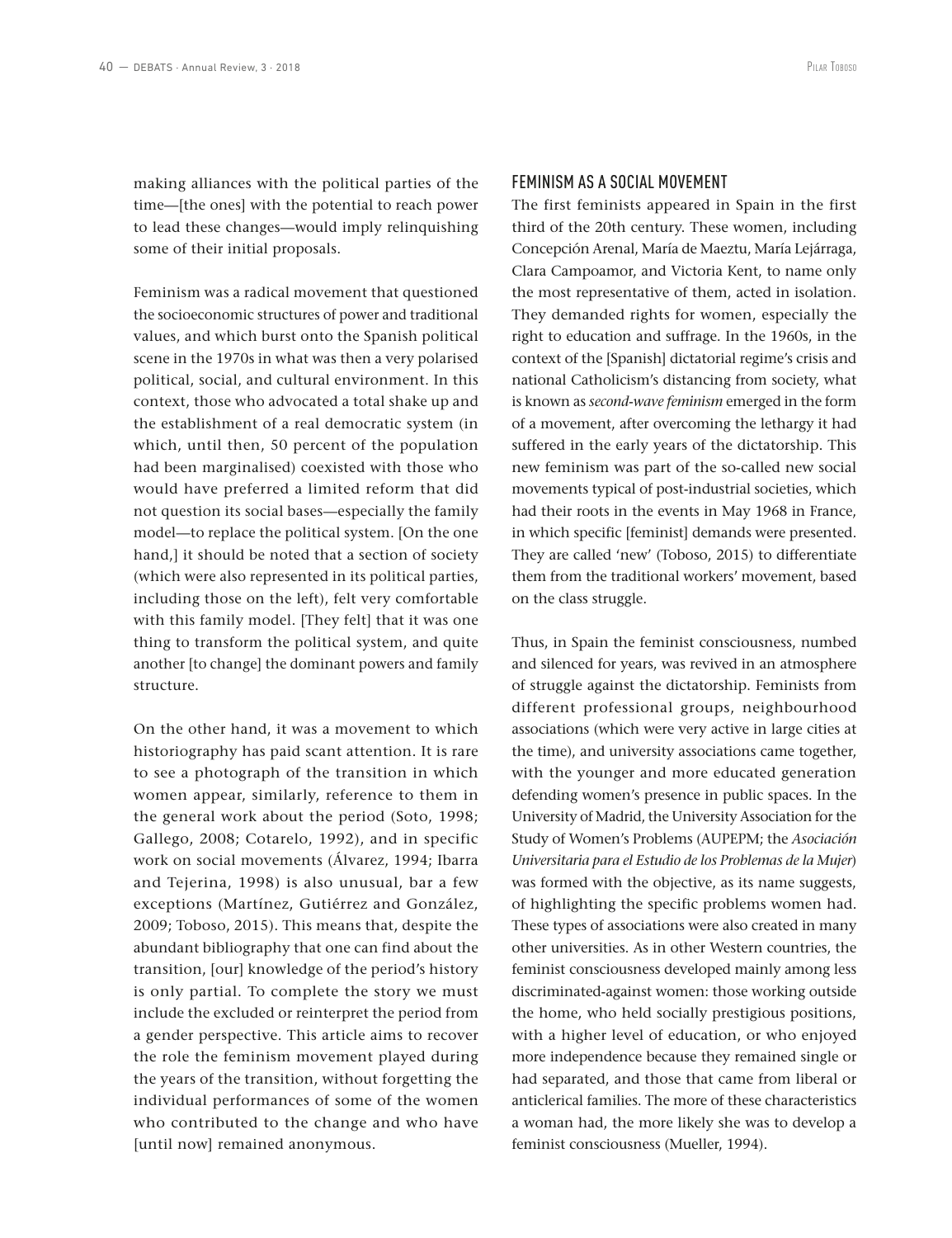The first groups acted independently in some cases, and in others, were linked to anti-Franco movements: neighbourhood and housewives' associations, university groups, pacifists, etc. In all cases, a feminist culture was promoted as an alternative to the dominant feminine culture built by the authorities and empowered by the church and the *Sección Femenina* (Women's Section [of the Falange political movement in Spain]), and which designated specific functions to women. For many women who left the private sphere and undertook a process of socialisation, feminism represented a platform for political learning. Therefore, it fulfilled one of the functions attributed to social movements: it served as a platform for the formation of political elites, in this case, female ones. In fact, a significant percentage of those who acceded to prominent political posts in the early years of democracy (ministers, deputies [members of parliament], and members of the judiciary) came from the 1960s and 1970s feminist ranks.

During the transition phase, the movement articulated itself well through small groups (which women with a high level of education and with ideological, professional, or simple friendship ties usually joined), or via sections of the political parties on the left who were more sensitive to their demands (e.g., socialists, communists, Trotskyists, Maoists, or left-wing nationalist parties) and in which feminists acted as a kind of lobby or pressure group. Their main objectives were to denounce women's situation, raise societal awareness of the discrimination they suffered, and to claim political, labour, and social rights in a hostile environment—not only because of the reluctance of men (who saw [women as] a threat to the positions of power they had traditionally enjoyed), but also because some women felt that feminist proposals and discourse was an aggression: a criticism and direct attack on the role they had traditionally played. Therefore, as Alberto Melucci indicates, the movement's protagonists lived "the contradiction [...] between the promises of being included in the social order and the social costs of existing as a woman and being destined to the immutable roles of mother, wife and lover" (Melucci, 1994, p. 132).

The main novelty of the feminist associations was that their leaders were women; this was new because, until then, the visible majority in public institutions, unions, and political parties, were men. The sudden appearance of women in the street and in public spaces was the first step on the road towards the normalisation of gender relations. Post-Franco feminism was a minority movement, but was very active during the transition because of the presence and visibility that the communication media offered: some, because they believed in [feminist] proposals, and others because the ground-breaking feminists discourse was a show, stimulated debate, and increased audiences. The consequence was the emergence, especially on television, of women who did not dedicate themselves to presenting entertainment programs, who were not mere decorations as had previously been the case, but who presented proposals and debated them on equal terms with men and women, and from different points of view.

Visibility was fundamental, because the movement could only impose its demands if it obtained social support from men and women alike. Some support had to be earned in the street: not an easy task in a society still conditioned by the education it had received. In fact, some women saw feminists as "incomprehensible and exotic",**<sup>1</sup>** as furious, conceited, individualistic, and unsupportive [people] who believed themselves superior and despised the social and family work that women had traditionally performed. They were scandalised by the slogans with which feminists sought to build a new gender identity; for example, the famous ones: "I am also an adulterer", "I also aborted", "I also use contraceptives", or "I am also gay", were a challenge to the dominant slogans [of the time].

To overcome the prejudices of non-feminist women, a reconciling approach had to be taken to make them understand the situation of subordination in which they lived and why they needed to end it. In this context, in October 1976, the Democratic Association of

<sup>1</sup> As can be read in the pages of Cambio 16, 22 January 1978.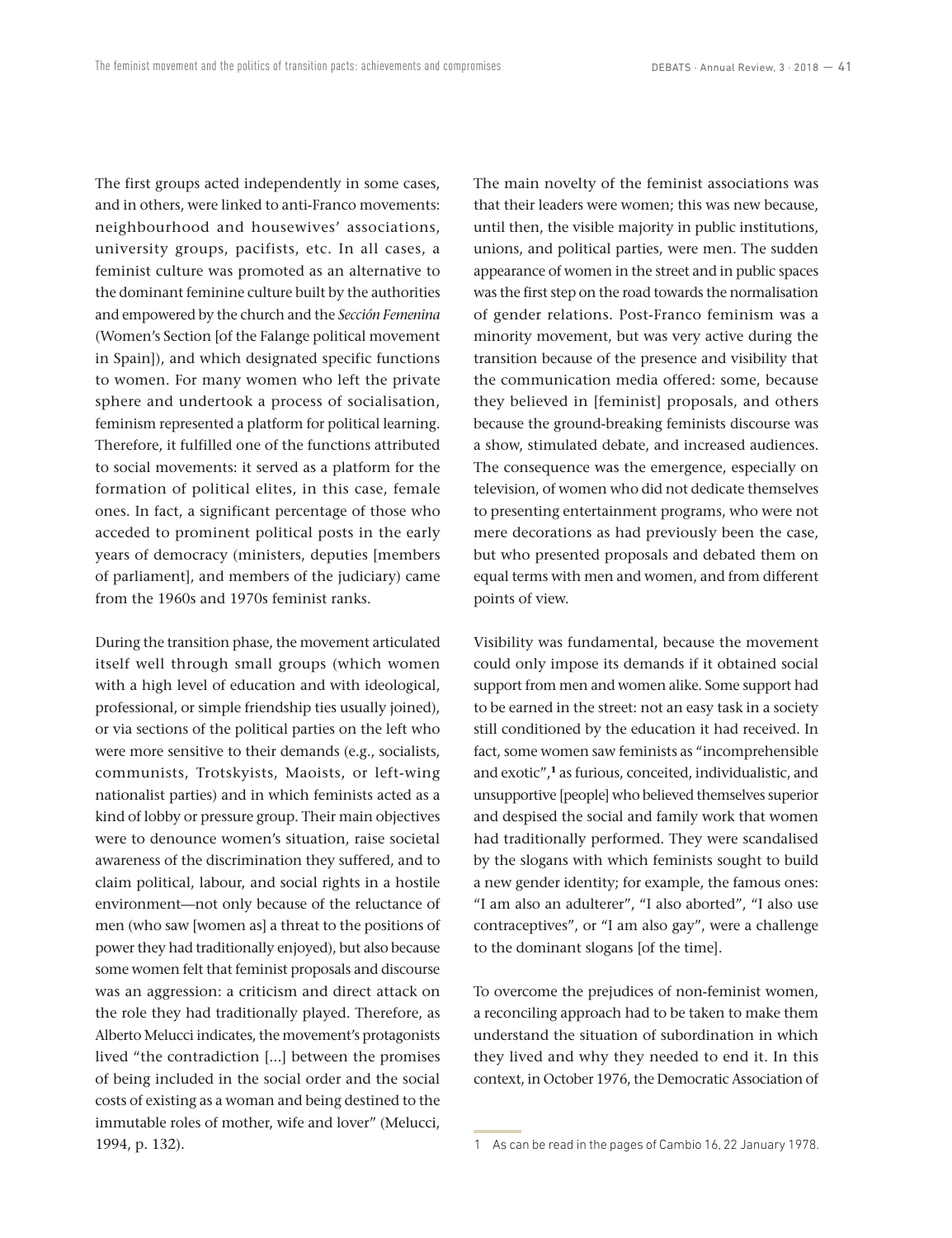Women, with the collaboration of other feminist groups, launched a press and street-level campaign to support a woman from Zaragoza who had been accused of adultery and who therefore, the prosecution was petitioning for five years' imprisonment. The objective was to paralyse the process, but it served as a pretext to relaunch the movement and awaken the conscience of many women who [suddenly] realised the potential consequences of the legal discrimination weighing upon them. The penal code in force in that year contemplated minimum penalties for extramarital relationships committed by men, while, in the case of women, these could reach up to six years' imprisonment (Marcuello, 8 October 1976). The publicity and media pressure of this case favoured the acquittal of women and sensitised many other non-feminist women who, from then on, changed their position, then understanding the importance of the feminist movement in the modification of this type of situation.

Increasing their number of supporters was key at a time when the foundations of the future democracy were being laid, because it would depend to a large extent on whether feminist proposals would become law or be side-lined in a forgotten drawer for decades. To this end, feminists created meeting places: bookstores, coffee shops, publishing houses, or even in magazine [publications] such as *Vindicación*, from which they tried to spread their ideas. They did not miss any opportunities to appear on the television or radio whenever they were invited, or to write articles in the press about issues that directly affected women. In 1976, more than 140 articles and news items related to feminism were published in the *El País* newspaper alone; in 1977, this reached more than 210, and in 1978 it was around 270 (Threlfall, 2009). Thus, women 'came out of the closet' which the national Catholic culture had locked them up in for decades.

The design of education materials was fundamental because some of the proposals defended by feminism, such as the legalisation of divorce and abortion, reproductive and sexual freedom, and same-sex marriage, aroused reticence in many. These were all issues that had traditionally been opposed by the most

conservative sectors [of society] and by the Catholic church, which continued to enjoy a strong influence in the country. For these sectors, feminist discourse was an attack on established values, motherhood, family, traditional gender roles, and the sexual model of the time, because feminism, we must not forget, had an important anticlerical component. Although not all feminists were anticlerical, the church, and by extension, its practitioners, felt that [feminism's] approach was an attack. These sectors passionately fought the discourse and proposals [of feminism], with insults and [attempted] discreditation, to the point of turning feminism into a question of identity for women, forcing them to position themselves either as feminist or anti-feminist. At the time it was common to ask women, both in public and in private, if they were feminists, and those of either position responded with equal force. Carmen Fraga, daughter of the founder of the *Alianza Popular* (People's Alliance) political party and conservative like her father, answered on a TVE television program: "I am not a feminist, not reckless, nor radical". Another woman interviewed on the same program said: "Spain needs women to work and not engage in these sterile struggles" (Jiménez, 5 March 1977). Discourses of this kind tried to frame feminists, not only as irresponsible (reckless, crazy, etc.), but also as unpatriotic.

Therefore, the feminists in these years awoke affiliations and phobias, because both their discourse and their attitudes broke with the stereotype of traditional women: informed, provocative, comfortable when speaking about sexuality, taking decisive actions, and debating with men without complexes. With their activism they managed not to go unnoticed, which meant that political parties finally decided to include some of their proposals, or at least to begin to consider the legalisation of contraceptives, divorce, and abortion. These were all delicate issues in a Catholic country where only a few were willing to confront the all-powerful church. Legislation of these issues may have eventually come, albeit at a much later date because they were strongly opposed (especially the latter two), and therefore posed an electoral risk to any party with possibilities of governing. These parties continually considered the usefulness of including or excluding these measures in their electoral programs.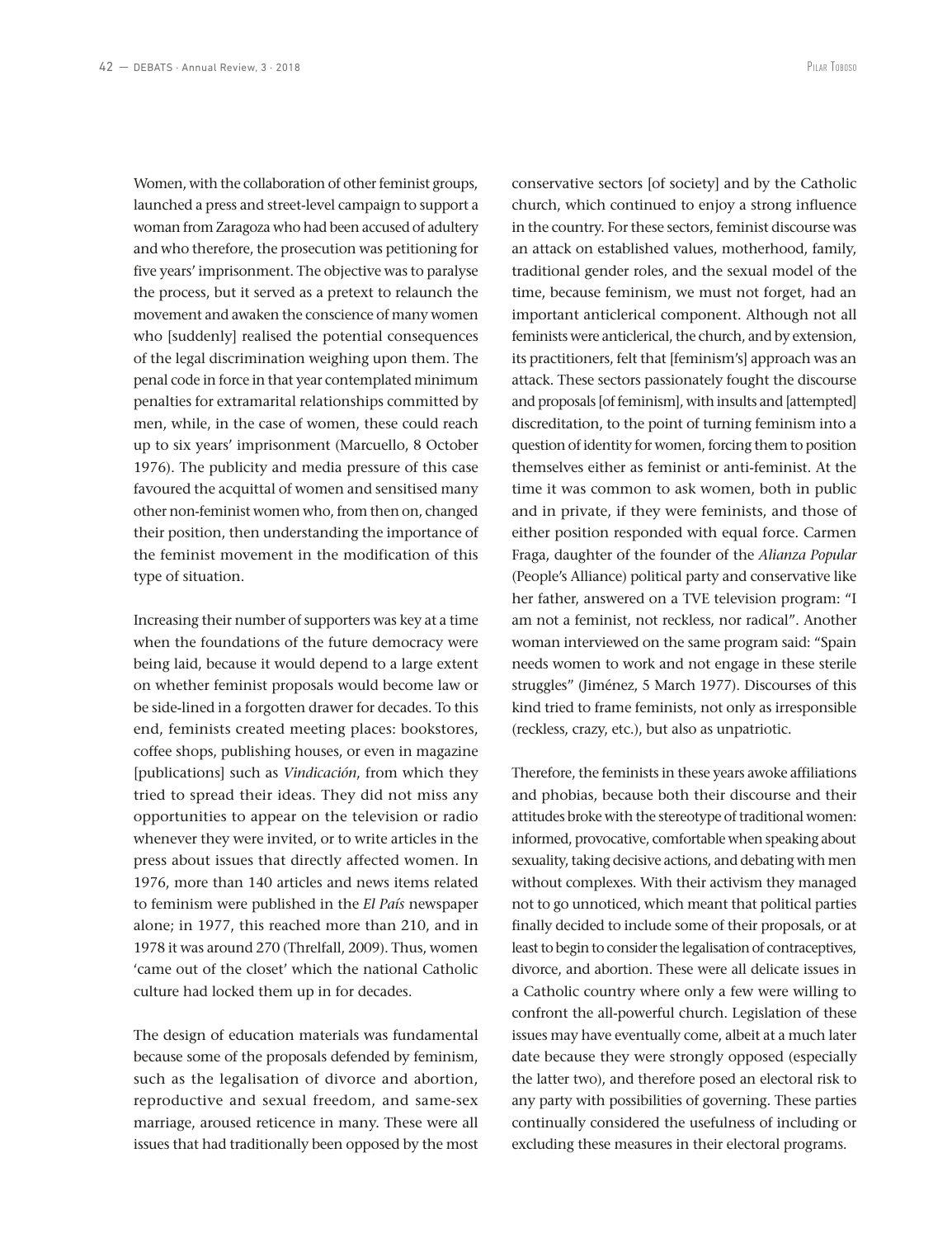# INSTITUTIONALISATION OF THE MOVEMENT AND ITS INTEGRATION INTO POLITICAL PARTIES

Despite its strength, Spanish feminism lacked a solid theoretical base, which forced the different collectives to simultaneously combine academic and discursive elaboration of the feminist paradigm with political activism. While some groups focused on defining the feminist philosophy, others opted for direct forms of struggle at the street level and in institutions, in the belief that the opportunity offered by the change in the political system—to transform the foundations of society could not be missed.**<sup>2</sup>** This diversity produced confrontations between the different groups, with positions that oscillated between those that—influenced by the theories of Nancy Fraser (1997) or Iris Young (2000)—proposed the creation of a great feminist party, independent from the other parties, and the more pragmatic position that, even recognising that women were discriminated against in all areas, including in [political] parties, participating in them was the fastest way to access institutions and modify legislation to make it more egalitarian. This sector opted for 'double activism' [participation both in political parties and in political movements and groups] and integrated into the parties of the political left, because joining the political right, who rejected their demands outright, was unthinkable.

However, the movement's lack of unity was used by [feminism's] detractors to discredit it. They argued that if feminists were unable to agree among themselves, how would they contribute to the consensus and the pactmaking that dominated the political environment of the transition. Arguments at meetings such as the *Primeras Jornadas por la Liberación de la Mujer* (first days of the liberation of women) that took place in December 1975, or the so-called *Jornades Catalanes de la Dona* (Catalan Conference on Women) in May 1976 were aired and exaggerated by the press to highlight, above all, the feminist collective's limited capacity for dialogue. But the truth is that, although these meetings made it clear that feminism was plural, in 1978, several groups agreed to establish the *Plataforma de Organizaciones Feministas* (the Platform of Feminist Organisations), which integrated many associations, albeit with some exceptions such as the *Asociación Democrática de la Mujer* (Democratic Association of Women). This platform facilitated direct actions taken to denounce the legal discrimination suffered by women, to [fight for the] release of those imprisoned for making adverts for contraceptives or for performing abortions, and to make proposals to modify institutional laws to make them egalitarian.

The priority for feminists was to achieve legal equality as a framework in which other laws would be established until [equal status] could be achieved. For this parity to be effective, the newly-constituted government not only had to recognise equality as a principle, but also to guarantee measures that would make it effective: equal salaries, access to education, and positions of responsibility for both men and women; women's rights over their own bodies; equal legislation on matters such as adultery; the legalisation of contraceptives, divorce, and abortion; and the adoption of specific measures to facilitate the sharing of family tasks and to put an end the famous glass ceiling. These measures were very important because some required the church and the state to be separated [before they could be implemented]. Therefore, they assumed a drastic break with the past in a political context in which consensus prevailed. Thus, feminism had to make concessions and, in the short term, got approval for some of their proposals in exchange for postponing others, some, sine die.

<sup>2</sup> Those who dedicated themselves to this theoretical development include the *Asociación Española de Mujeres Universitarias* (Spanish Association of University Women), *Seminario de Estudios Sociológicos de la Mujer* (Seminar on Women's Sociological Studies), *Asociación Española de Mujeres Juristas* (Spanish Association of Women Jurists), *Asociación para la Promoción y Evolución Cultural* (APEC; the Association for Cultural Promotion and Evolution), *Seminario Colectivo Feminista* (Feminist Collective Seminar), *Colectivo Jurídico Feminista* (Feminist Legal Collective), and *Grupo de Lucha por la Liberación de la Mujer* (Group for the Struggle for the Liberation of Women), or in Catalonia, the *Liga Antipatriarcal de Mujeres Antiautoritarias y Radicales*  (LAMAR; the Antipatriarchal Anti-Authoritarian and Radical Women's League). Among the activists, were the *Movimiento Democrático de Mujeres* (Women's Democratic Movement), *Asociación de Mujeres Separadas* (Association of Separated Women), later of 'Divorced Women', *Asociación Democrática de la Mujer* (Democratic Association for Women), and *Frente de Liberación de la Mujer* (Women's Liberation Front).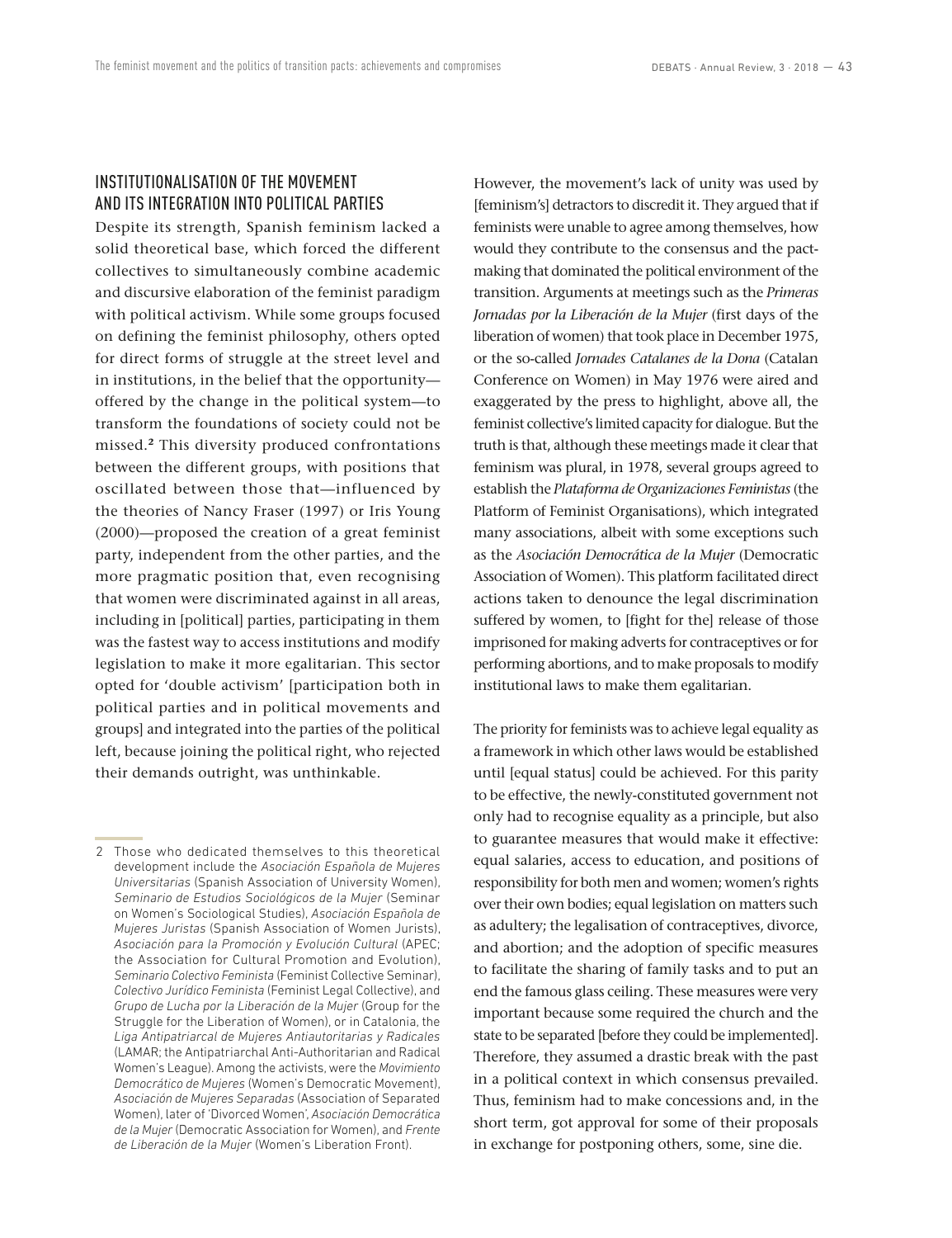The disagreements that these feminist demands supposed meant that the parties with the strongest voices in the consensus that dominated the transition were initially reluctant to incorporate [these ideas]. This position changed over time and this gradually allowed some of the most representative feminists of the time to be integrated into the candidacy posts within these parties. This was a controversial issue, because it was soon proved that, with the exception of almost mythical figures, such as Dolores Ibárruri, they had been systematically placing women at the very end of the electoral lists**<sup>3</sup>**. As Carmen Vigil explains:

> Feminist politics are not possible from within a non-feminist party. A woman's possibility of making [herself] a career within a party, of being part of its core decision-making leadership, are directly related to her acceptance of the party's projects and priorities, and inversely related to her feminist commitment. This predicament will make her, without a doubt, an uncomfortable person [to deal with], and so logically, [she] will be marginalised from the governing bodies [where she] cannot affect the party's programmatic strategy (Vigil, 2009, p. 232–233).

Thus, just as parties had to concede and put aside many of their initial proposals for the sake of consensus politics, feminists also relinquished and integrated into the parties of the left, despite the subordinate roles imposed upon them—although they did so with the hope of being able to later position themselves in more prominent positions. However, this change meant that they went from demonstrations and [appearances in] the media to [forming part of these] institutions. In the *Partido Socialista Obrero Español* (PSOE; the Spanish Socialist Workers' Party), feminist women formed the group *Mujer y Socialismo* (Women and Socialism), led by Carlota Bustelo. It was a pressure group that, in addition to supporting feminist ideals, demanded that the party

3 editor's note: in Spain these lists are closed; the party decides, in advance, the order in which any seats they win will be assigned so that candidates in very low positions are least likely to receive a seat. Thus, the voter can only vote for the party and cannot influence which candidate takes a seat.

place a minimum number of female candidates on their electoral lists. In the 1977 elections this quota was only 10%, but afterwards the issue became recurrent. In July of that year, in the Congress of Deputies, Felipe González alluded, for the first time, to the inequality suffered by women, to the "significance of the presence of women and men from PSOE in parliamentary life", and requested that a specific section on "women's rights" then in development be included in the Constitution (CD, 1977, p. 66–67). In the same session, Santiago Carrillo pledged that the *Partido Comunista de España* (PCE; the Communist Party of Spain) would support a Constitution "that safeguards human rights and guarantees legal equality between men and women by repairing scandalous historical injustices" (CD, 1977, p. 15).

But these were only declared intentions, because in reality, between 1977 and 1990, the percentage of female deputies remained very low (at around 6.5%) with respect to their male counterparts; a proportion that slowly began to grow only after the PSOE and *Izquierda Unida* (the United Left) accepted the quota system. In the legislature of 1977, 21 women obtained seats in the Congress of Deputies.**<sup>4</sup>** Not all of them were feminists, but some of them, especially those who were part of parties on the left, came from feminist associations and thus, exerted double militancy. They performed outstandingly well in parliamentary debates about the Law for Political Reform and the Constitution and they used their influence so that measures that directly affected women were urgently adopted. During the elaboration of the draft constitution, they defended the proposals contained in the document the Platform of Feminist Organisations had sent to the president of

<sup>4</sup> For the *Unión de Centro Democrático* (UCD; the Union of the Democratic Centre): Soledad Becerril, Mercedes Moll, Dolores Blanca Morenas, Elena María Moreno, Teresa Revilla, Esther Beatriz Tellado, and Nona Inés Vilariño. For the PCE: Dolores Ibárruri, Pilar Brabo, and María Dolores Calvet. For the PSOE: Carlota Bustelo, Carmen García Bloise, Virtudes Castro, Asunción Cruañes, María Izquierdo, Palmira Pla, Ana María Ruiz Tagle, and Inmaculada Sabater. For Alianza Popular: María Victoria Fernández-España. For the *Grupo Socialistes de Catalunya* (the Socialist Group of Catalonia): Rosina Lajo and Marta Ángela Mata.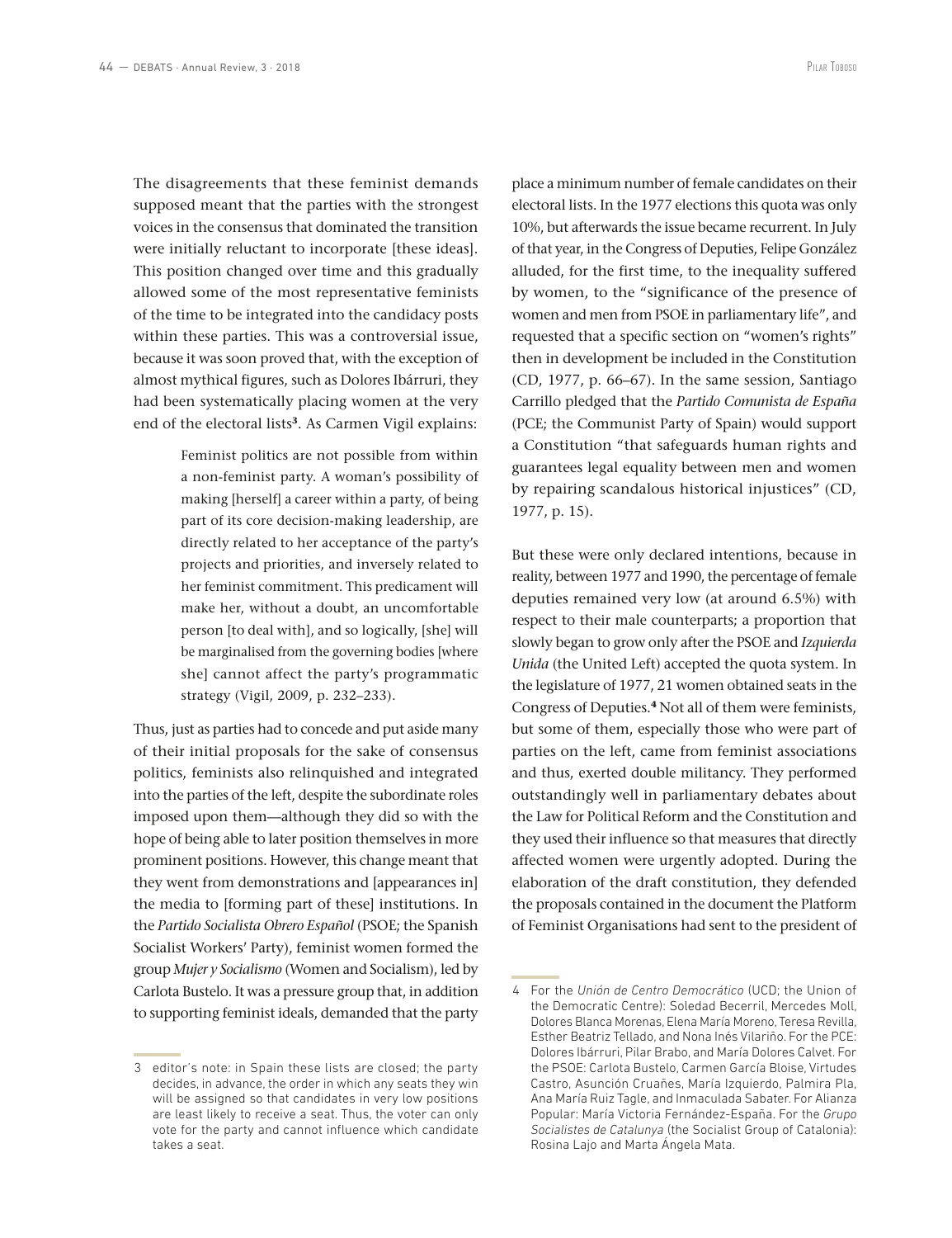the *Cortes Generales* (General Courts)**<sup>5</sup>**: State-guaranteed equality between [all] people; coming of age for all at 18 years; the right to the development of affectivity and sexuality; civil marriage with the possibility of dissolution; equality between spouses; access to means of birth control; free and secular coeducation; and the right to a decent and remunerated job with equal conditions for men and women. All these proposals directly affected the daily life of all citizens and sought to lay the foundations of a truly democratic society in which sexist frontiers disappeared. This meant that the grassroots feminist movement and the performance of its representatives in institutions caused the transition to take a direction different to the one initially proposed.

The approval of the Constitution created a new situation because recognition of the basic principle of equality of the sexes meant that the rest of the laws had to be modified and adapted to make them egalitarian; again, the feminists had to monitor the process to assure its adequate completion. Undoubtedly, the three most controversial demands, and the ones they were unwilling to concede, were the decriminalisation of contraceptives, and approval of a divorce and an abortion law. All measures that were not initially on these parties' agendas. The first did not pose problems, because it had been used as *currency* in the negotiations of the Moncloa Pacts, signed in October 1977. This was an eminently economic agreement, which sought to solve serious problems facing the country, but was also used to agree on a reform of the penal code, specifically, three issues directly related to women: (1) decriminalisation of adultery and cohabitation; (2) decriminalisation of advertising and issuing contraceptives; and (3) modification of the age classifications for women [involved in] crimes of abduction and/or rape. The decriminalisation of contraceptives, in particular, represented a fundamental achievement for women's liberation because many had already been using the pill for many years, but did so in secret and sometimes pharmacists were reluctant to give them [contraceptives] for reasons of belief. Their legalisation not only ended these practices, but also encouraged the creation of family planning centres, after the Ministry of Health and Culture signed an agreement to provide and promote them. Despite their name, the main objective of these centres was to inform women and provide them with contraceptives.

However, the legalisation of divorce and abortion provoked an intense debate due to the resistance of certain sectors. For feminists these were two inalienable rights in the process of women's liberation, and so they convened congresses and conferences, used the media, and above all, the institutions to which they belonged to defend them. They did not manage to have divorce included in the Constitution, as they had hoped, but they had brought the debate to the street, and the final draft [of the Constitution] left the door open for the approval of divorce shortly afterwards. The church hierarchy accused the president of the government of being pro-divorce and the most reactionary Catholics fought a very hard [anti-divorce] campaign. During the discussion of the bill they defended the indissolubility of both civil and religious marriage, and reminded Catholics of their obligation to comply with these rules. The Episcopal Conference tried to influence the legislators, alluding to their responsibility and obligation to defend the family institution, and insisted that divorce represented an evil because it would cause numerous marital breakdowns. This intransigent stance mobilised many women's organisations and, in September 1979, a group chained themselves to the bars of the windows of the Ecclesiastical Courts, leading to their arrest. These images had a huge impact and favoured participation in the debate by citizens who were mostly in favour of the restoration of the right to divorce, as shown by the studies and surveys carried out during this period.**<sup>6</sup>** The debate at the core of the government made some feminist deputies, initially those aligned with the UCD,

<sup>5</sup> editor's note: this refers to the bicameral legislature system in Spain, comprising two chambers: the Congress of Deputies, the lower house, and the Senate, the upper house.

<sup>6</sup> Different studies on this can be found in the library and archives of the Women's Institute, now also in the *Instituto de la Mujer y para la Igualdad de Oportunidades* (Institute for Women and Equal Opportunities).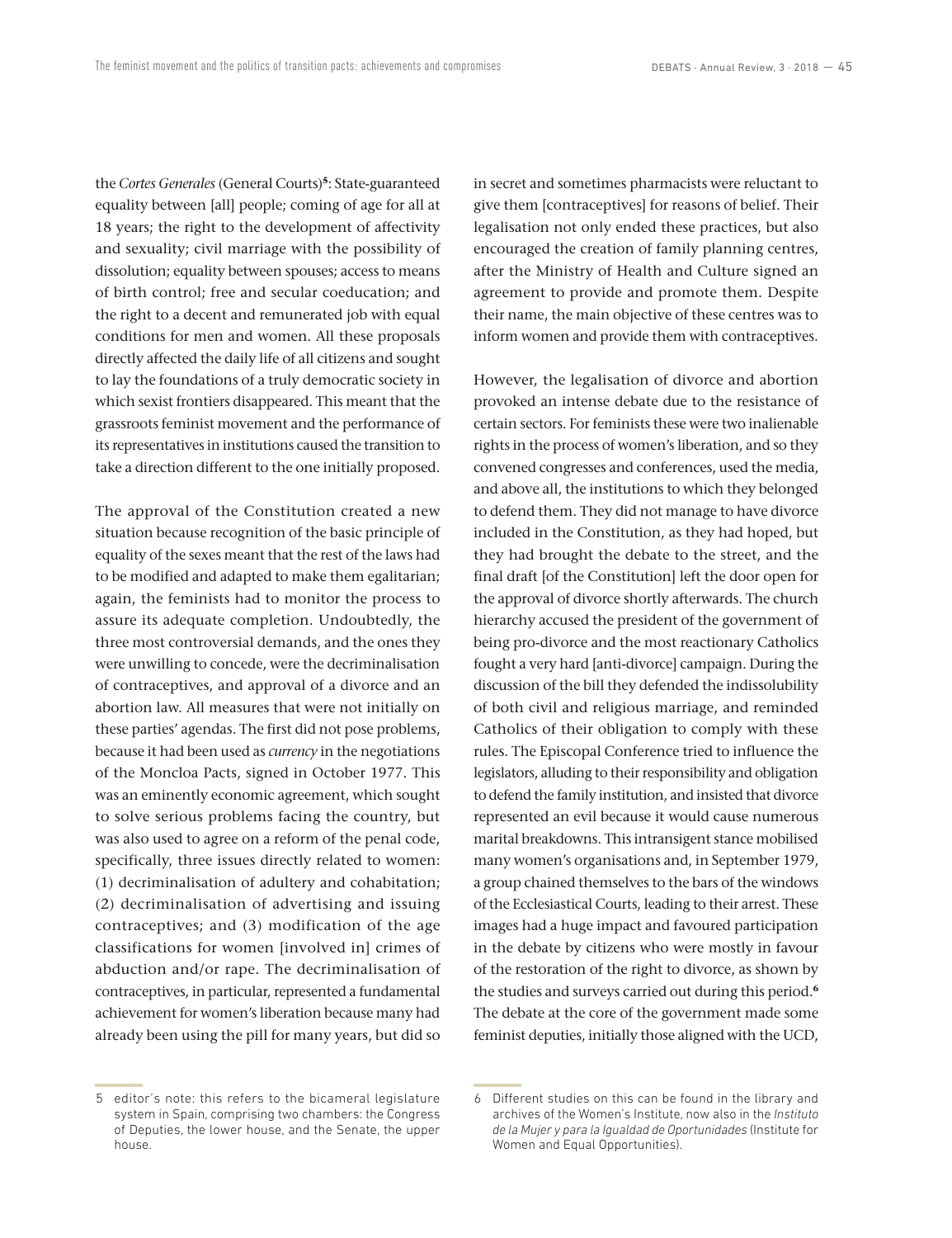understand that proposals that directly affect women would not be supported, and so they defected to more progressive parties, especially the PSOE.

But, undoubtedly, the most controversial bill was that related to abortion, because in this case, prejudice and social rejection were higher. Although many women and some men felt that the approval of this law was a necessity (and even though there were many illegal practices, and many women—especially young people—went to other countries to abort), this issue caused problems of morals and conscience in the social imagination. In this issue, feminists had to carry out a huge amount of educational work to dismantle the false beliefs that criminalised and stigmatised women who aborted. They also had to confront the church and the most conservative [political] parties, such as *Alianza Popular* (People's Alliance), which rejected the law head on. Encouraged by a trial in late 1979 in Burgos against ten women and one man accused of having performed abortions or having aborted, and for which the prosecutor requested a total of more than a hundred years in prison, [feminists] began an awareness campaign that included local talks and media appearances, debates, rallies, round tables, articles in the press, and demonstrations, all with the aim of ending the prejudices surrounding this issue. However, they had to wait for the PSOE to win the elections so that the issue could be debated in Parliament. In 1983, the first law on the decriminalisation of abortion was approved, although it did not come into force until 1985 because the *Coalición Popular* (Popular Coalition; a group in which the Alianza Popular was then integrated), filed an appeal of unconstitutionality; even so, [this law] only contemplated the possibility of abortion in three cases. Years later, this law would be extended by another socialist government.

These were the most socially-important achievements, but not the only ones; the principle of the equality of the sexes recognised in the Constitution also translated into opportunities for women to accede professions they traditionally did not have access to. According to some of the protagonists who participated in the legislative debates at the time, one of [feminism's] most

controversial achievements was the incorporation of women into the Armed Forces, an institution that had been reserved exclusively for men. Feminist deputies such as Eulàlia Vintró, María Dolores Pelayo, and Elena Vázquez also managed to introduce issues such as the regulation of advertising to avoid sexism, options for reducing working hours, distribution of tasks, and extension of social services into the political debate; these were fundamental issues which could allow men and women to reconcile their work, personal, and family lives. These topics were considered to be personal. and therefore, as belonging to the private sphere, and so their introduction was undoubtedly an achievement for feminists, who had shown politicians that these matters needed to be included in their agendas. Thus, the boundaries between the public and private spheres began to blur. But, once the movement became diluted among different political [parties], acceptance by the political consensus was limited to [feminism's] initial demands and forced them to renounce—at least temporarily—their appeals for tests to determine paternity, free-access to abortion, regulation for same-sex marriages, laws on gender violence and parity in every area of life (including in terms of work and domestic care): demands that the [political] parties of the time were not prepared to defend. Years later, and with a stronger democratic culture, [feminists] have resumed their appeals and are now receiving the attention of legislators. But it is also true that we must continue to focus on certain issues, such as gender violence, the division of tasks, sexist discourse, and labour parity at the highest levels, because there is still a lot to be done.

### CONCLUSIONS

The feminist movement has contributed more than any other to the creation of a democratic culture and mentality. It was key to ensuring that women's rights and gender-based equality are seen as unquestionable. It obliged political parties to defend [these rights] in their programs and to use a less sexist discourse and language. The principle of equality, enshrined in the 1978 Constitution and subsequently applied to all other laws and changes in family law, were a direct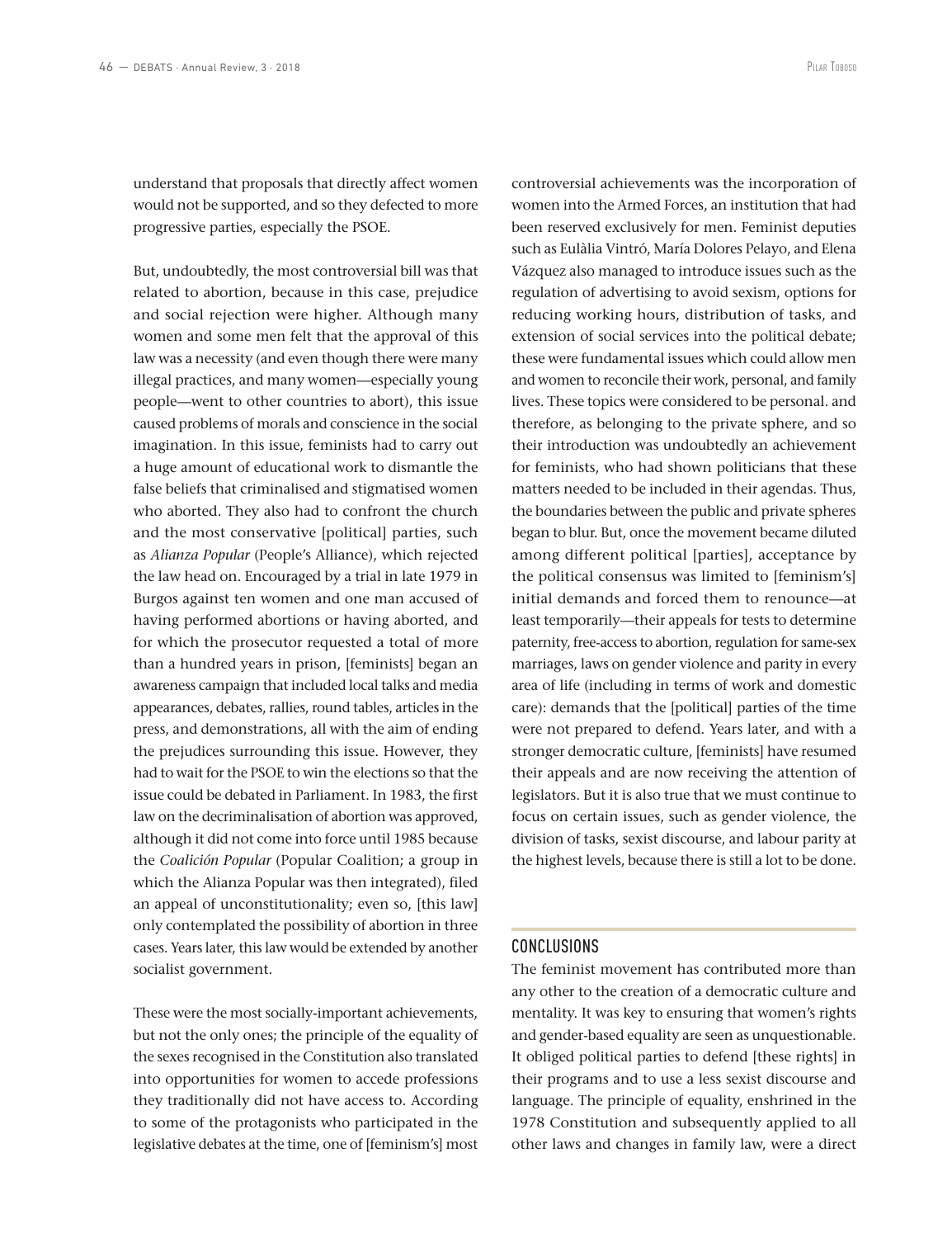consequence of the pressure exerted by feminists in the street and in institutions. The high presence of women in public institutions today, especially in political parties and trade unions, is largely due to the work carried out by feminist groups in the 1960s and 1970s, mainly between 1975 and 1978, when a small but energetic feminist movement participated in mobilisations towards democracy (Alberdi, 2009). Its members influenced the formulation of the principle of equality enshrined in the Constitution as well as the transformation of laws, especially those related to the family and the private sphere.

Although Mary Nash maintains that "the women of the late-Francoist era and the Democratic Political Transition set in motion a social movement of great transcendence that transformed their lives modifying traditional social practices" (Nash, 2011, p. 283), perhaps it would be more accurate to say that it was a group of feminists that made women aware of their situation until they [could themselves] manage to transform the dominant power structure. [Feminists] managed to convert the personal into political, by incorporating their demands into public debate. Some, in addition to demanding greater participation and the recognition of women's rights, also required a profound transformation in daily life. If anything about political culture has changed over the last thirty years, it is the conception of family and the relationships between men and women. Regarding both issues, feminists have had a lot to do; the transformation of a patriarchal society into a more egalitarian one was the most profound change—or at least one of the most visible changes of the 20th century.

But the premature deactivation of the movement, by its absorption into political parties that were only willing to assume some of their demands, caused some of their early fundamental proposals to remain pending, and so legal equality has not yet been translated into full and real equality. Laws are not enough to change the social model if they are not accompanied by a change in mentality, and that depends on education in schools, within families, and in the media. Undoubtedly, one of the main problems facing today's society is gender violence because it has tragic consequences for many women. In 2016, 53 women were killed by their partners or ex-partners in Spain; in 2017, this figure was 49, plus 8 minors who were murdered by their mother's abusers. This intolerable situation has reactivated the movement. For example, throughout February 2017, a group of women, workers, and students held a protest and a hunger strike in Madrid's Puerta del Sol, and on March 8 (International Women's Day), thousands of women participated —especially young people in demonstrations held in Spain's main cities and universities, bearing feminist slogans reminiscent of those used in the 1970s.

### BIBLIOGRAPHIC REFERENCES

- Alberdi, I. (2009). La influencia del feminismo en la transición de España a la democracia. In C. Martínez, P. Gutiérrez, and P. González (eds.), *El Movimiento Feminista en España en los años 70* (p. 203-210). Madrid: Cátedra.
- Álvarez, J. (1994). Movimientos sociales en España: del modelo tradicional a la modernidad postfranquista. In E. Laraña and J. Gusfield (eds.), *Los nuevos movimientos sociales. De la ideología a la identidad* (p. 413-442). Madrid: Centro de Investigaciones Sociológicas.
- CD = Congress of Deputies (1977). *Diario de Sesiones,* 5 (July 1977).
- Cotarelo, R. (1992). *Transición política y consolidación democrática (1975-1986)*. Madrid: Centro de Investigaciones Sociológicas.
- Fraser, N. (1997). *Iustitia Interrupta. Reflexiones críticas desde la posición postsocialista*. Bogotá: Siglo del Hombre Editores / Universidad de los Andes.
- Gallego, F. (2008). *El mito de la Transición*. Barcelona: Crítica.

Ibarra, P., and Tejerina, B. (1998). *Los movimientos sociales: transformaciones políticas y cambio cultural*. Madrid: Trotta. Jiménez, M. (5 of March 1977). El feminismo incomprendido. *Sábado Gráfico*.